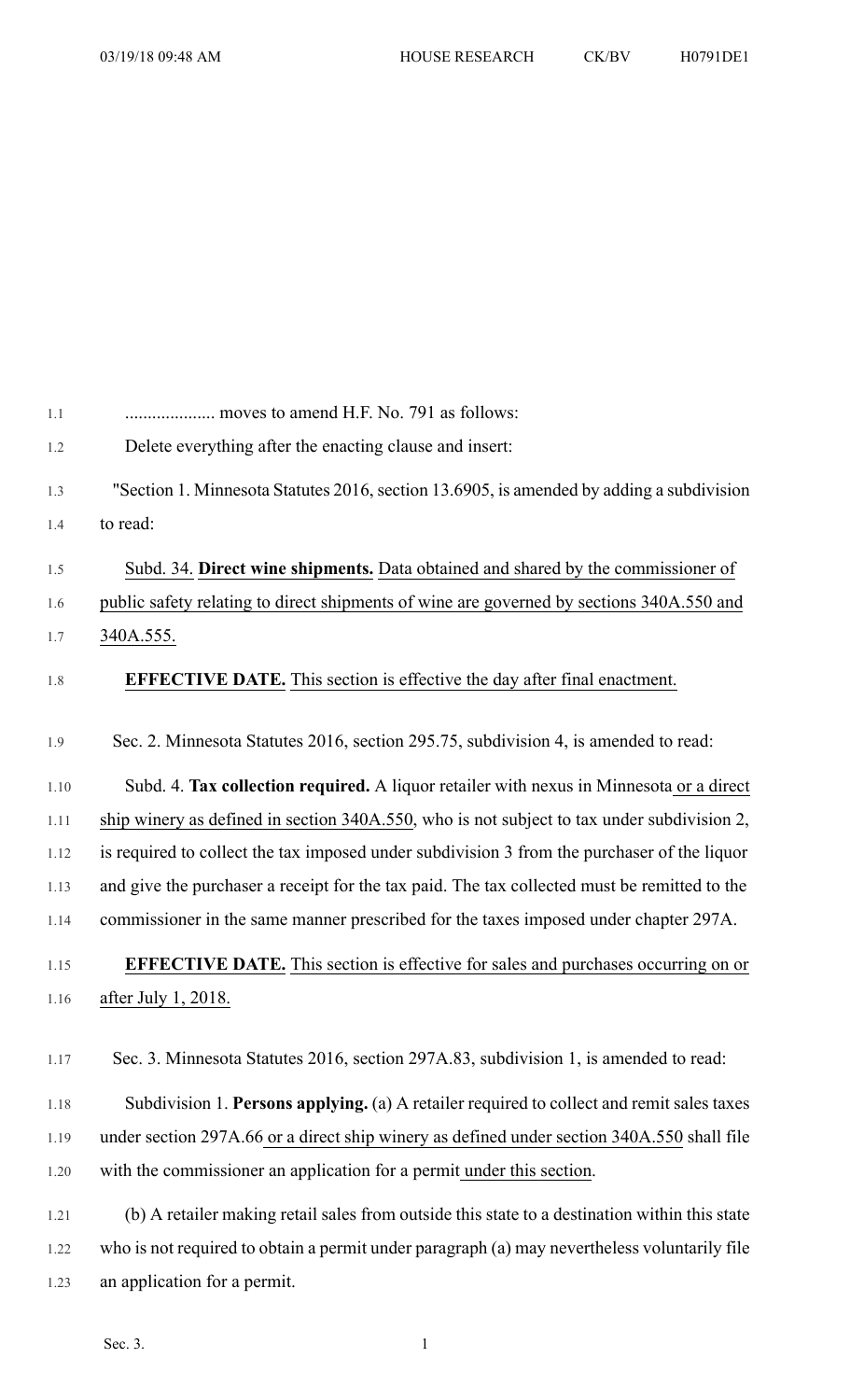| 2.1  | (c) The commissioner may require any person or class of persons obligated to file a use     |
|------|---------------------------------------------------------------------------------------------|
| 2.2  | tax return under section 289A.11, subdivision 3, to file an application for a permit.       |
| 2.3  | <b>EFFECTIVE DATE.</b> This section is effective for permits applied for after June 30,     |
| 2.4  | 2018.                                                                                       |
| 2.5  | Sec. 4. Minnesota Statutes 2016, section 297G.07, subdivision 1, is amended to read:        |
| 2.6  | Subdivision 1. Exemptions. The following are not subject to the excise tax:                 |
| 2.7  | (1) Sales by a manufacturer, brewer, or wholesaler for shipment outside the state in        |
| 2.8  | interstate commerce.                                                                        |
| 2.9  | (2) Alcoholic beverages sold or transferred between Minnesota wholesalers.                  |
| 2.10 | (3) Sales to common carriers engaged in interstate transportation of passengers, except     |
| 2.11 | as provided in this chapter.                                                                |
| 2.12 | (4) Malt beverages served by a brewery for on-premise consumption at no charge, or          |
| 2.13 | distributed to brewery employees for on-premise consumption under a labor contract.         |
| 2.14 | (5) Shipments of wine to Minnesota residents under section 340A.417.                        |
| 2.15 | $(6)$ Fruit juices naturally fermented or beer naturally brewed in the home for family use  |
| 2.16 | and not sold or offered for sale.                                                           |
| 2.17 | $(7)$ (6) Sales of wine for sacramental purposes under section 340A.316.                    |
| 2.18 | $(8)$ (7) Alcoholic beverages sold to authorized manufacturers of food products or          |
| 2.19 | pharmaceutical firms. The alcoholic beverage must be used exclusively in the manufacture    |
| 2.20 | of food products or medicines. For purposes of this clause, "manufacturer" means a person   |
| 2.21 | who manufactures food products intended for sale to wholesalers or retailers for ultimate   |
| 2.22 | sale to the consumer.                                                                       |
| 2.23 | $(9)$ (8) Liqueur-filled candy.                                                             |
| 2.24 | $(10)$ (9) Sales to a federal agency, that the state of Minnesota is prohibited from taxing |
| 2.25 | under the Constitution or laws of the United States or under the Constitution of Minnesota. |
| 2.26 | $(11)$ (10) Sales to Indian tribes as defined in section 297G.08.                           |
| 2.27 | $(12)(11)$ Shipments of intoxicating liquor from foreign countries to diplomatic personnel  |
| 2.28 | of foreign countries assigned to service in this state.                                     |
| 2.29 | $(13)(12)$ Shipments of bulk distilled spirits or bulk wine to farm wineries licensed under |
| 2.30 | section 340A.315 for input to the final product.                                            |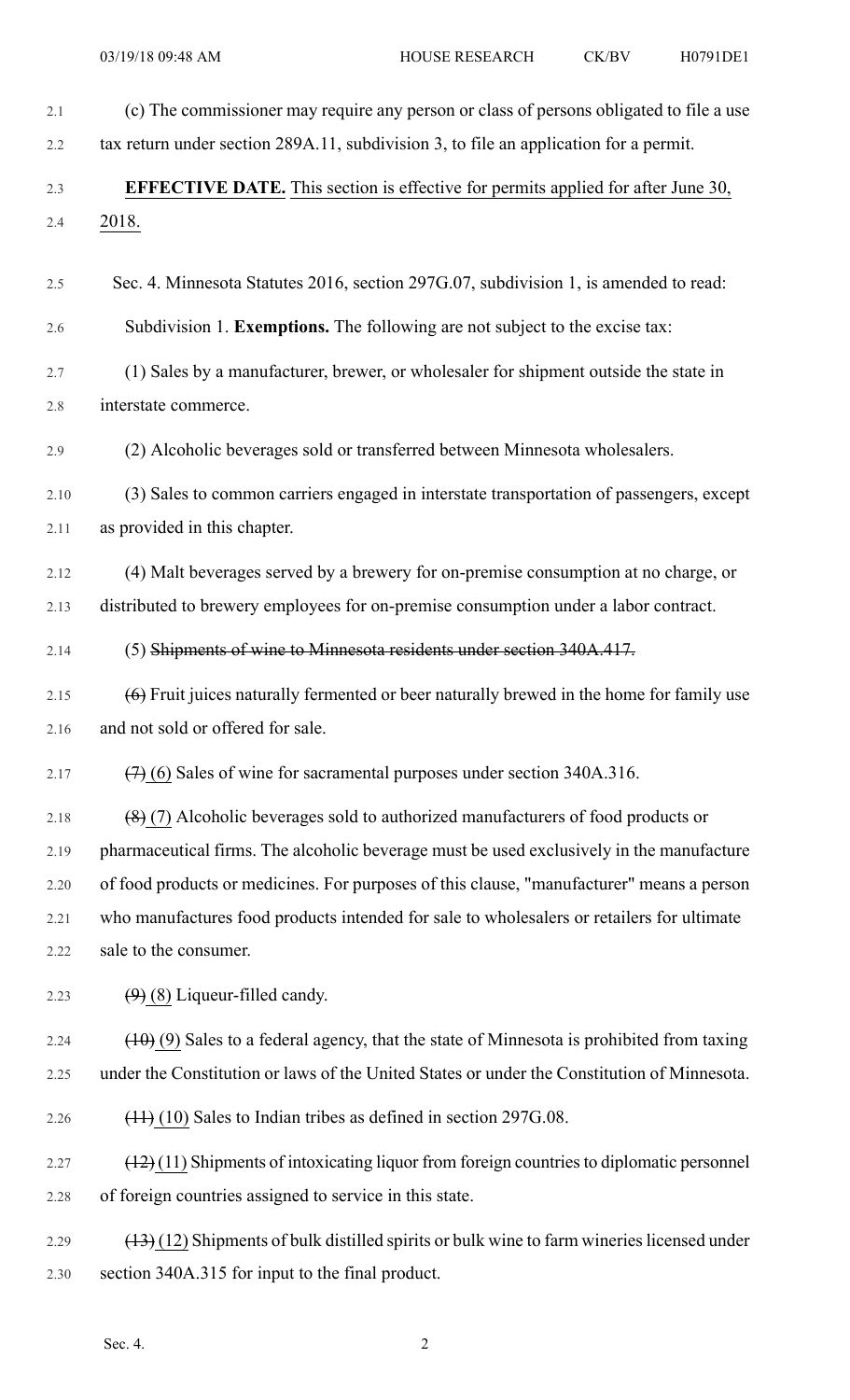| 3.1     | <b>EFFECTIVE DATE.</b> This section is effective beginning July 1, 2018.                                   |
|---------|------------------------------------------------------------------------------------------------------------|
| 3.2     | Sec. 5. Minnesota Statutes 2016, section 299A.706, is amended to read:                                     |
| 3.3     | 299A.706 ALCOHOL ENFORCEMENT ACCOUNT; APPROPRIATION.                                                       |
| 3.4     | (a) An alcohol enforcement account is created in the special revenue fund, consisting                      |
| 3.5     | of money credited to the account by law. Money in the account may be appropriated by law                   |
| 3.6     | for (1) costs of the Alcohol and Gambling Division related to administration and enforcement               |
| 3.7     | of sections $340A.403$ , subdivision 4; $340A.414$ , subdivision 1a; and $340A.504$ , subdivision          |
| $3.8\,$ | 7; 340A.550, subdivisions 2, 4, 5, and 6; and 340A.560; and (2) costs of the State Patrol.                 |
| 3.9     | (b) The commissioner shall transfer from the account to the trunk highway fund                             |
| 3.10    | \$3,500,000 in fiscal year 2004 and \$3,700,000 in fiscal year 2005, or so much thereof as is              |
| 3.11    | necessary to pay costs of adding State Patrol positions.                                                   |
| 3.12    | <b>EFFECTIVE DATE.</b> This section is effective beginning July 1, 2018.                                   |
| 3.13    | Sec. 6. Minnesota Statutes 2016, section 340A.304, is amended to read:                                     |
| 3.14    | 340A.304 LICENSE SUSPENSION AND REVOCATION.                                                                |
| 3.15    | The commissioner shall revoke, or suspend for up to 60 days, a license issued under                        |
| 3.16    | section 340A.301 $\sigma$ F <sub>2</sub> 340A.302, or 340A.550, or impose a fine of up to \$2,000 for each |
| 3.17    | violation, on a finding that the licensee has violated a state law or rule of the commissioner             |
| 3.18    | relating to the possession, sale, transportation, or importation of alcoholic beverages. A                 |
| 3.19    | license revocation or suspension under this section is a contested case under sections 14.57               |
| 3.20    | to 14.69 of the Administrative Procedure Act.                                                              |
| 3.21    | <b>EFFECTIVE DATE.</b> This section is effective beginning July 1, 2018.                                   |
| 3.22    | Sec. 7. Minnesota Statutes 2016, section 340A.417, is amended to read:                                     |
| 3.23    | 340A.417 SHIPMENTS INTO MINNESOTA.                                                                         |
| 3.24    | (a) Notwithstanding section 297G.07, subdivision 2, or any provision of this chapter                       |
| 3.25    | except for section 340A.550, a winery licensed in a state other than Minnesota, or a winery                |
| 3.26    | located in Minnesota, may ship, for personal use and not for resale, not more than two cases               |

3.27 12 cases of wine, containing a maximum of nine liters per case, in any calendar year to any

- 3.28 resident of Minnesota age 21 or over. Delivery of a shipment under this section may not be
- 3.29 deemed a sale in this state.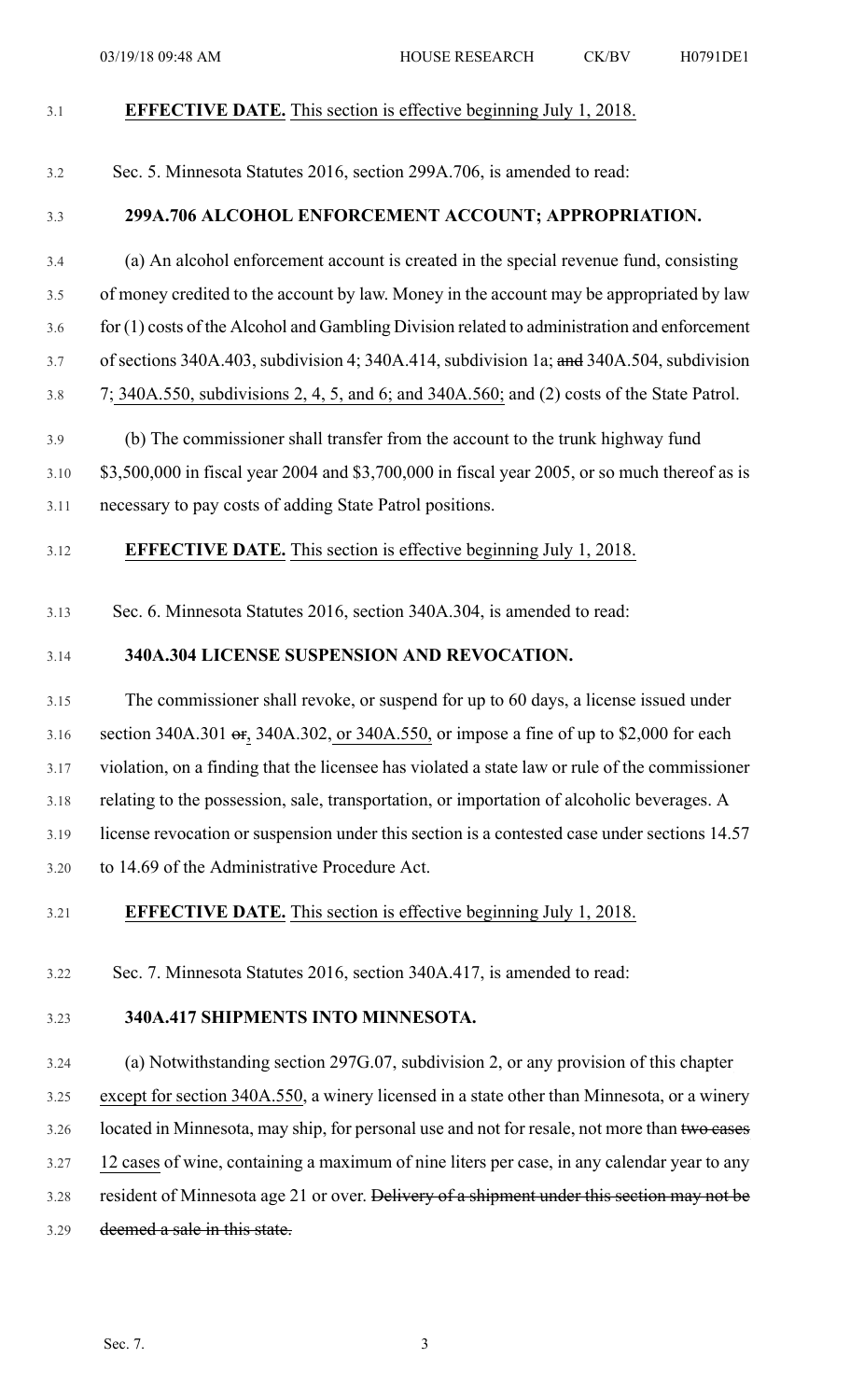4.1 (b) The shipping container of any wine sent under this section must be clearly marked 4.2 "Alcoholic Beverages: adult signature (over 21 years of age) required."

- 4.3 (c) It is not the intent of thissection to impair the distribution of wine through distributors 4.4 or importing distributors, but only to permit shipments of wine for personal use.
- 4.5 (d) Except for a violation of section 295.75, or chapters 297A and 297G, no criminal 4.6 penalty may be imposed on a person for a violation of this section or section 340A.550 or 4.7 340A.560 other than a violation described in paragraph (e) or (f). Whenever it appears to 4.8 the commissioner that any person has engaged in any act or practice constituting a violation 4.9 of this section, or section 340A.550 or 340A.560 and the violation is not within two years 4.10 of any previous violation of thissection, the commissionershall issue and cause to be served 4.11 upon the person an order requiring the person to cease and desist from violating thissection. 4.12 The order must give reasonable notice of the rights of the person to request a hearing and 4.13 muststate the reason for the entry of the order. Unless otherwise agreed between the parties, 4.14 a hearing shall be held not later than seven 20 days after the request for the hearing is 4.15 received by the commissioner after which and within 20 days after the receipt of the 4.16 administrative law judge's report and subsequent exceptions and argument, the commissioner 4.17 shall issue an order vacating the cease and desist order, modifying it, or making it permanent 4.18 as the facts require. If no hearing is requested within 30 days of the service of the order, the 4.19 order becomes final and remains in effect until modified or vacated by the commissioner. 4.20 All hearings shall be conducted in accordance with the provisions of chapter 14. If the 4.21 person to whom a cease and desist order is issued fails to appear at the hearing after being 4.22 duly notified, the person shall be deemed in default, and the proceeding may be determined 4.23 against the person upon consideration of the cease and desist order, the allegations of which 4.24 may be deemed to be true.
- 4.25 (e) Any person who violates this section or section 340A.550 or 340A.560 within two 4.26 years of a violation for which a cease and desist order was issued under paragraph (d), is 4.27 guilty of a misdemeanor.
- 4.28 (f) Any person who commits a third or subsequent violation of this section or section 4.29 340A.550 or 340A.560 within any subsequent two-year period is guilty of a gross 4.30 misdemeanor.
- 

4.31 **EFFECTIVE DATE.** This section is effective beginning July 1, 2018.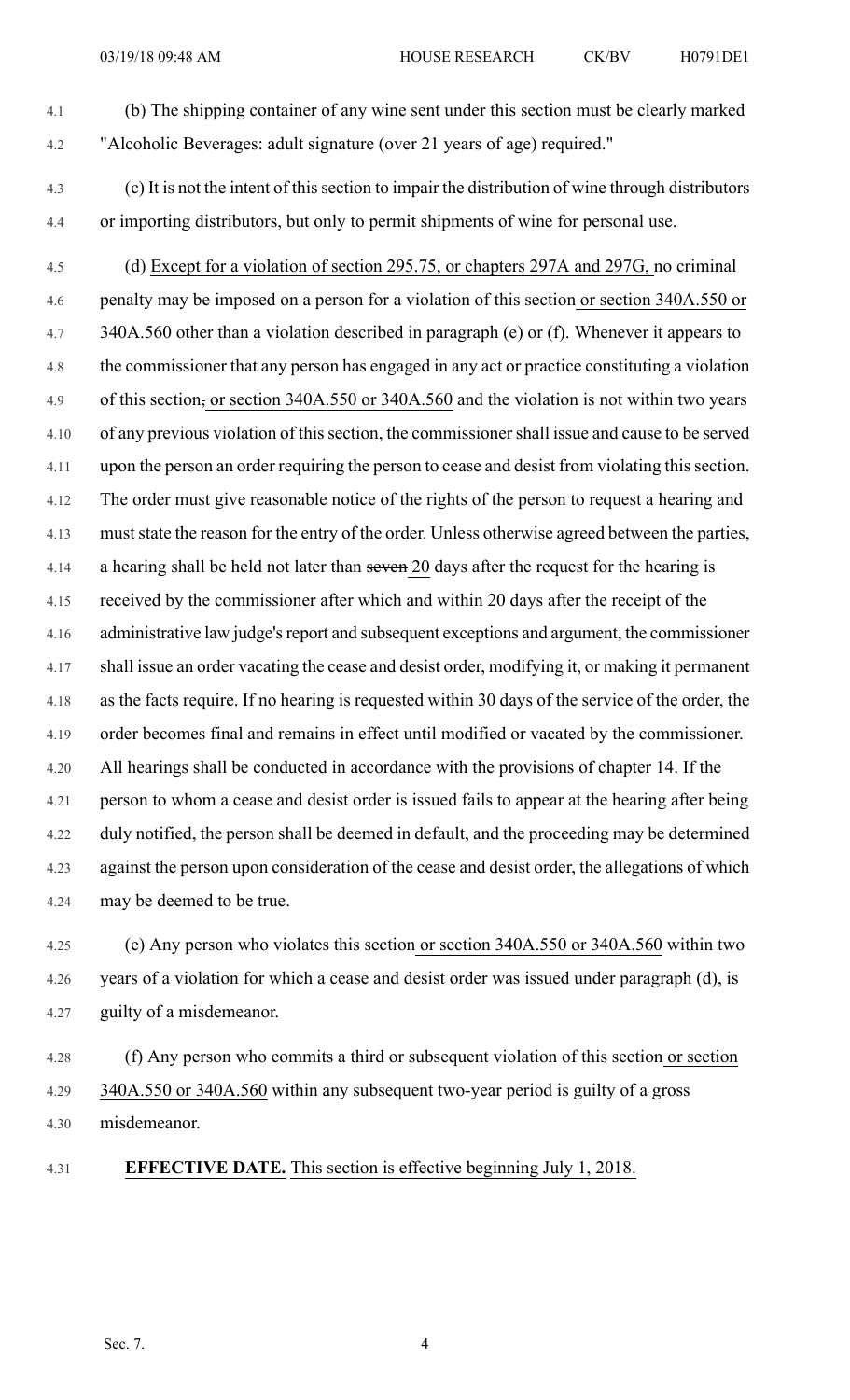| 5.1  | Sec. 8. [340A.550] PROHIBITION ON UNAUTHORIZED DIRECT SHIPMENTS                                    |
|------|----------------------------------------------------------------------------------------------------|
| 5.2  | OF WINE.                                                                                           |
| 5.3  | Subdivision 1. Definitions. (a) "Direct ship purchaser" means a person who purchases               |
| 5.4  | wine for personal use and not for resale from a winery located in a state other than Minnesota     |
| 5.5  | for delivery to a Minnesota address.                                                               |
| 5.6  | (b) "Direct ship winery" means a winery licensed in a state other than Minnesota that              |
| 5.7  | manufactures and makes a retail sale of wine and ships the wine to a direct ship purchaser         |
| 5.8  | as authorized under section 340A.417.                                                              |
| 5.9  | Subd. 2. License requirements. (a) A direct ship winery must apply to the commissioner             |
| 5.10 | for a direct ship license. The commissioner must not issue a license under this section unless     |
| 5.11 | the applicant:                                                                                     |
| 5.12 | (1) is a licensed winery in a state other than Minnesota and provides a copy of its current        |
| 5.13 | license in any state in which it is licensed to manufacture wine;                                  |
| 5.14 | (2) provides a shipping address list, including all addresses from which it intends to ship        |
| 5.15 | wine;                                                                                              |
| 5.16 | (3) agrees to comply with the requirements of subdivision 5; and                                   |
| 5.17 | (4) consents to the jurisdiction of the Departments of Public Safety and Revenue, the              |
| 5.18 | courts of this state, and any statute, law, or rule in this state related to the administration or |
| 5.19 | enforcement of this section, including any provision authorizing the commissioners of public       |
| 5.20 | safety and revenue to audit a direct ship winery for compliance with this and any related          |
| 5.21 | section.                                                                                           |
| 5.22 | (b) A direct ship winery obtaining a license under this section must annually renew its            |
| 5.23 | license by January 1 of each year and must inform the commissioner at the time of renewal          |
| 5.24 | of any changes to the information previously provided in paragraph (a).                            |
| 5.25 | (c) The application fee for a license is \$50. The fee for a license renewal is \$50. The          |
| 5.26 | commissioner must deposit all fees received under this subdivision in the alcohol enforcement      |
| 5.27 | account in the special revenue fund established under section 299A.706.                            |
| 5.28 | Subd. 3. Direct ship wineries; restrictions. (a) A direct ship winery may only ship                |
| 5.29 | wine from an address provided to the commissioner in subdivision 2, paragraph (a), clause          |
| 5.30 | (2), or through a third-party provider whose name and address the licensee provided to the         |
| 5.31 | commissioner in subdivision 2, paragraph (a), clause (3).                                          |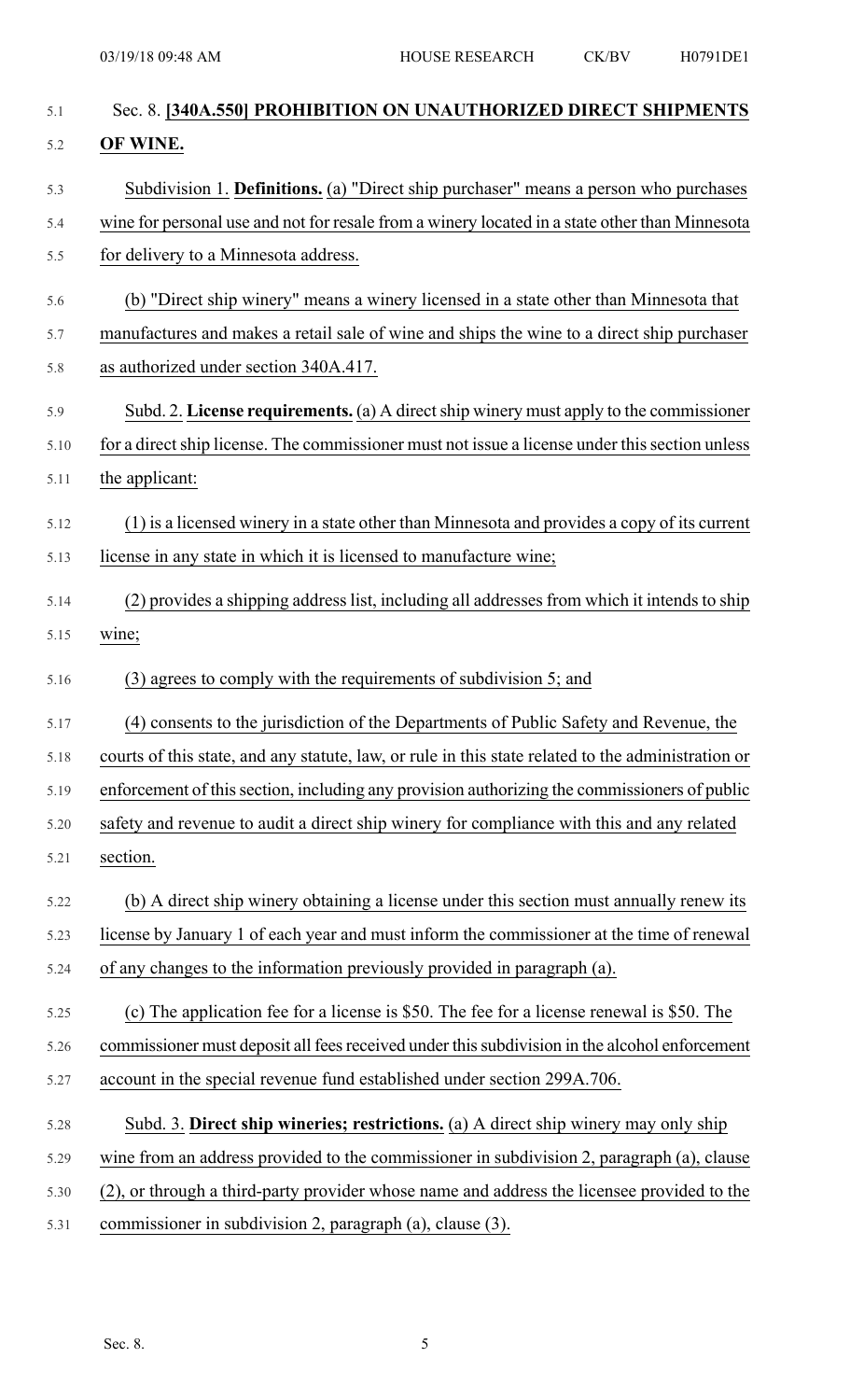| 6.1  | (b) Only wine from a direct ship winery's own production may be shipped by a direct         |
|------|---------------------------------------------------------------------------------------------|
| 6.2  | ship winery or the direct ship winery's third-party provider.                               |
| 6.3  | Subd. 4. Taxation. A direct ship winery must:                                               |
| 6.4  | (1) collect and remit the liquor gross receipts tax as required in section $295.75$ ;       |
| 6.5  | (2) apply for a permit as required in section 297A.83 and collect and remit as required     |
| 6.6  | the sales and use tax imposed in chapter 297A;                                              |
| 6.7  | $(3)$ remit the tax as required in chapter 297G; and                                        |
| 6.8  | (4) provide a statement to the commissioner, on a form prescribed by the commissioner,      |
| 6.9  | detailing each shipment of wine made to a resident of this state and any other information  |
| 6.10 | required by the commissioner.                                                               |
| 6.11 | Subd. 5. Private or nonpublic data; classification and sharing. (a) Data collected,         |
| 6.12 | created, or maintained by the commissioner as required under this section are classified as |
| 6.13 | private data on individuals or nonpublic data, as defined in section 13.02, subdivisions 9  |
| 6.14 | and 12.                                                                                     |
| 6.15 | (b) The commissioner must share data classified as private or nonpublic under this          |
| 6.16 | section with the commissioner of revenue, for purposes of administering section 295.75      |
| 6.17 | and chapters 289A, 297A, and 297G.                                                          |
| 6.18 | Subd. 6. Enforcement; penalties. Section 340A.417, paragraphs (d), (e), and (f), apply      |
| 6.19 | to this section.                                                                            |
| 6.20 | <b>EFFECTIVE DATE.</b> This section is effective beginning July 1, 2018.                    |
| 6.21 | Sec. 9. [340A.555] COMMON CARRIER REGULATIONS FOR DIRECT                                    |
| 6.22 | <b>SHIPMENTS OF WINE.</b>                                                                   |
| 6.23 | Subdivision 1. Monthly report required. Each common carrier that contracts with a           |
| 6.24 | winery under section 340A.417 for delivery of wine into this state must file with the       |
| 6.25 | commissioner a monthly report of known wine shipments made by the carrier. The report       |
| 6.26 | must be made in a form and manner as prescribed by the commissioner and must contain:       |
| 6.27 | (1) the name of the common carrier making the report;                                       |
| 6.28 | (2) the period of time covered by the report;                                               |
| 6.29 | (3) the name and business address of the party requesting shipment;                         |
| 6.30 | (4) the name and address of each recipient;                                                 |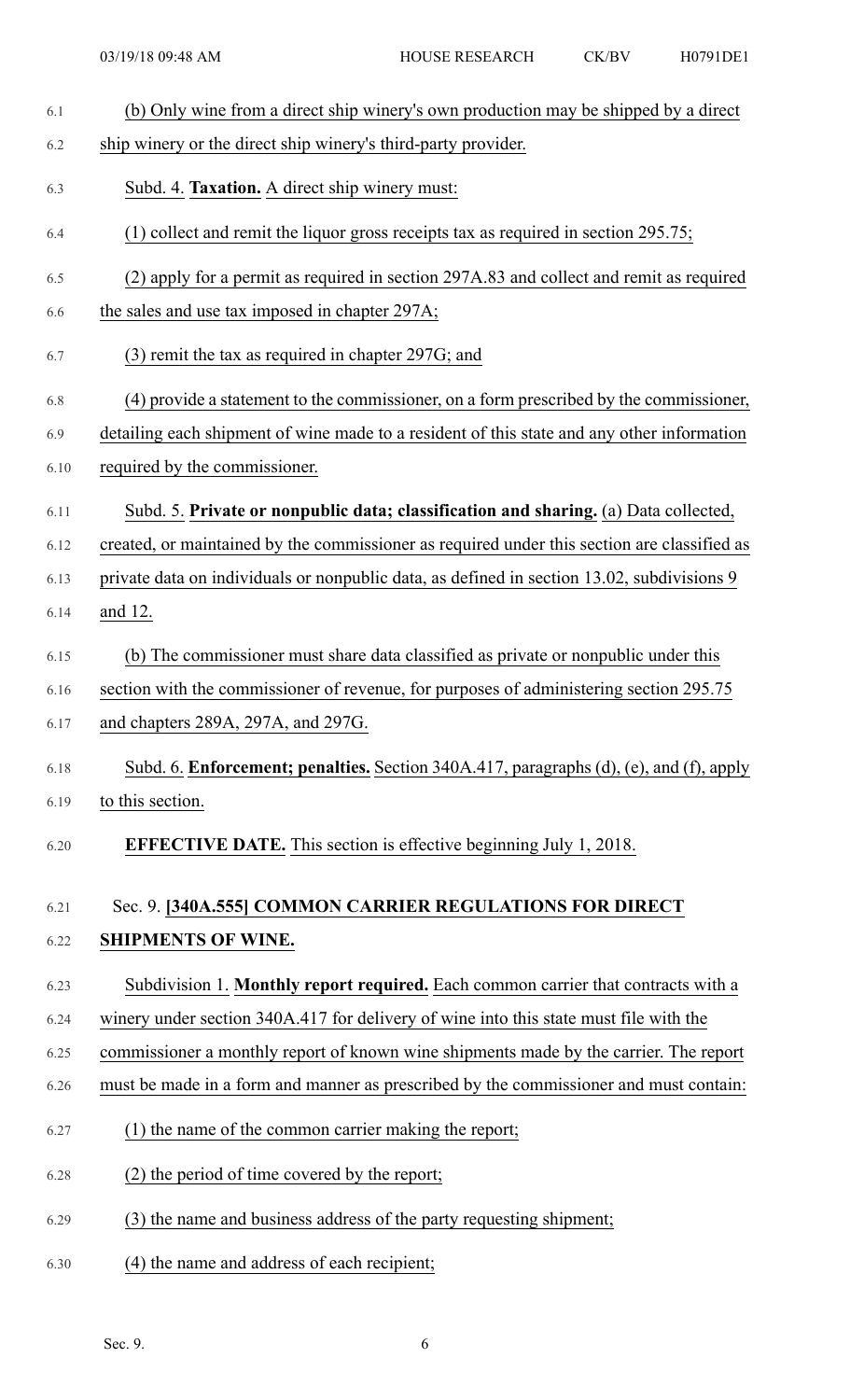| 7.1  | (5) the weight of the package delivered to each recipient;                                       |
|------|--------------------------------------------------------------------------------------------------|
| 7.2  | (6) a unique tracking number; and                                                                |
| 7.3  | (7) the date of delivery.                                                                        |
| 7.4  | Subd. 2. Record availability and retention. Upon written request by the commissioner,            |
| 7.5  | any records supporting the required report in subdivision 1 must be made available to the        |
| 7.6  | commissioner within 30 days of the request. Any records containing information relating          |
| 7.7  | to a required report must be retained and preserved for a period of two years, unless            |
| 7.8  | destruction of the records prior to the end of the two-year period is authorized in writing      |
| 7.9  | by the commissioner. All retained records must be open and available for inspection by the       |
| 7.10 | commissioner upon written request. The commissioner must make the required reports               |
| 7.11 | available to any law enforcement agency or regulatory body of any local government in            |
| 7.12 | this state in which the common carrier making the report resides or does business.               |
| 7.13 | Subd. 3. Penalty. If a common carrier willfully violates the requirement to report a             |
| 7.14 | delivery as required under this section or violates any rule related to the administration and   |
| 7.15 | enforcement of this section, the commissioner must notify the common carrier in writing          |
| 7.16 | of the violation. The commissioner may impose a fine in an amount not to exceed \$500 for        |
| 7.17 | each subsequent violation.                                                                       |
| 7.18 | Subd. 4. Exemptions. This section does not apply to common carriers regulated as                 |
| 7.19 | provided by United States Code, title 49, section 10101, et. seq., or to rail                    |
| 7.20 | trailer-on-flatcar/container-on-flatcar (TOFC/COFC) service, as provided by Code of Federal      |
| 7.21 | Regulations, title 49, section 1090.1, or highway TOFC/COFC service provided by a rail           |
| 7.22 | carrier, either itself or jointly with a motor carrier, as part of continuous intermodal freight |
| 7.23 | transportation, including, without limitation, any other TOFC/COFC transportation as             |
| 7.24 | defined under federal law.                                                                       |
| 7.25 | Subd. 5. Private or nonpublic data; classification and sharing. (a) Data collected,              |
| 7.26 | created, or maintained by the commissioner as required under subdivision 1, clauses (4)          |
| 7.27 | through (6), are classified as private data on individuals or nonpublic data, as defined in      |
| 7.28 | section 13.02, subdivisions 9 and 12.                                                            |
| 7.29 | (b) The commissioner must share data classified as private or nonpublic under this               |
| 7.30 | section with the commissioner of revenue, for purposes of administering section 295.75           |
| 7.31 | and chapters 289A, 297A, and 297G.                                                               |
| 7.32 | <b>EFFECTIVE DATE.</b> This section is effective beginning July 1, 2018.                         |